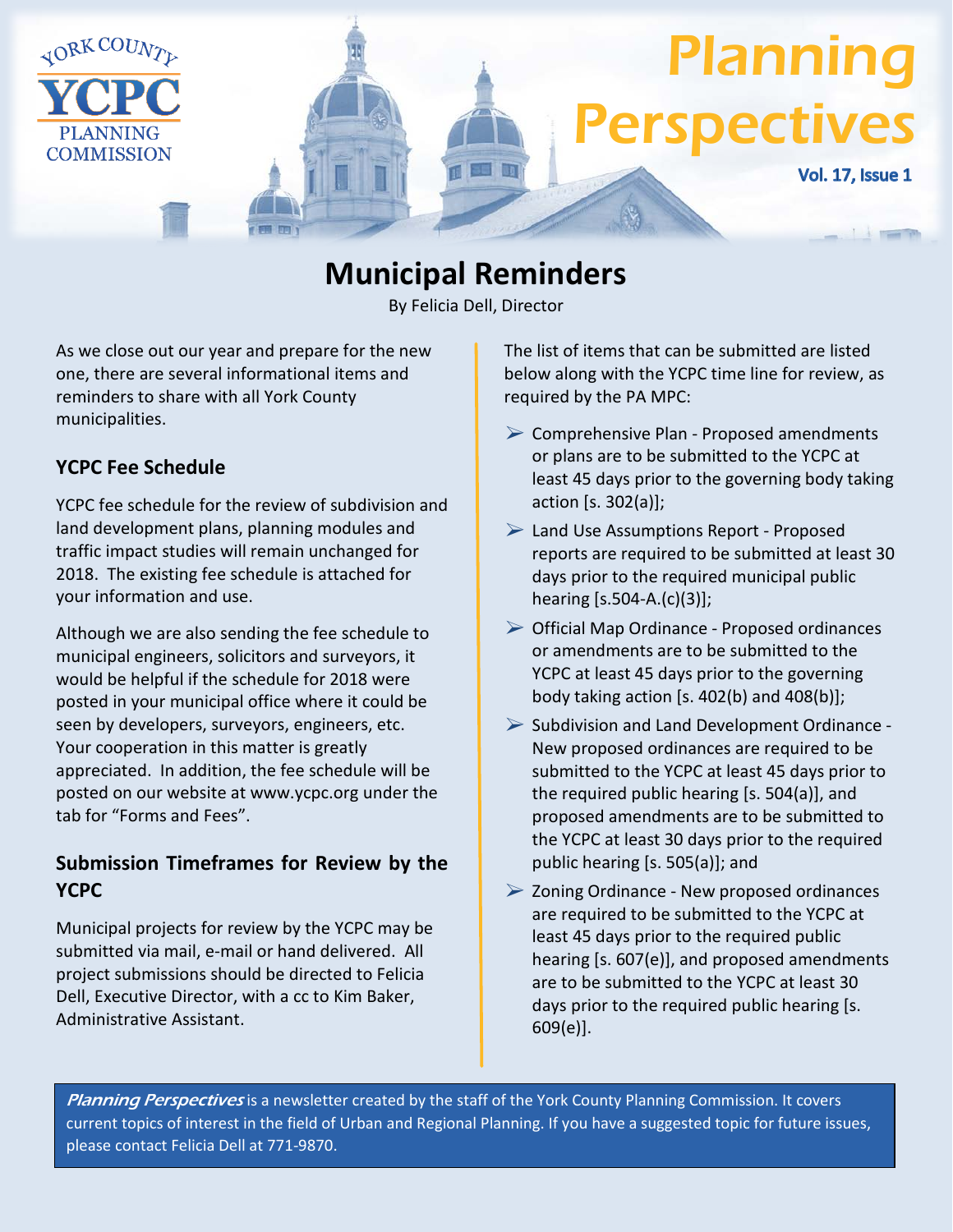#### **YCPC Review Process**

The YCPC has developed a systematic process for reviewing the documents noted above. Municipalities should be particularly aware of the steps in the process noted below:

- $\triangleright$  Documents must be submitted at least 30 days prior to a scheduled YCPC Board meeting for the project to be placed on that Meeting Agenda as an action item.
	- The YCPC meets the 3rd Tuesday of every month, unless a scheduled holiday falls on the 3rd Tuesday, in which case the meeting will be held the following day.
	- As noted above, the PA MPC only requires municipalities to provide the YCPC a 30 day, or in some cases a 45 day, review period. However, depending on the date the document is submitted to the YCPC, official action may not be taken within the prescribed time allotment. To prevent this from happening, municipalities should be mindful of the scheduled meeting dates when submitting documents for review. Additionally, in cases where YCPC action will occur beyond the allotted review time, municipalities are encouraged to postpone taking action on the document until the official YCPC recommendation has been received.
- $\triangleright$  The YCPC staff will review the project and prepare a Staff Report that will be a basis for the Commission's deliberations on the project. The Report will contain an overview of the project, a staff recommendation, and comments to support the recommendation. A copy of the Staff Report may be obtained by interested parties prior to the meeting, but no earlier than the start of business hours on the preceding Friday.
- $\triangleright$  Following action by the YCPC, the official Report will be promptly sent to the municipality. If timing is an issue, the

municipality may request that a copy of the official Report be sent via e-mail or fax.

- $\triangleright$  Although Official Sewage Facilities (Act 537) Plans do not fall under the authority of the PA MPC, the YCPC review steps noted above are also applicable to them.
- $\triangleright$  The YCPC requests that it be notified of the Final Municipal Action taken on the proposed plan, ordinance, report or amendment, whether it be adoption or denial. This will assist the YCPC with its record keeping and is in addition to the requirement to submit a copy of any adopted plan, ordinance or amendment.
	- The YCPC has implemented an electronic process to report the Final Municipal Action. A fillable Adobe reader (.pdf) form is provided via e-mail for municipalities to complete. Municipalities can then simply click on a "submit by e-mail" button at the bottom of the page to return it to the YCPC. We believe that this process makes it easier for municipalities to keep YCPC abreast of actions taken.

#### **Adopted Plans, Ordinances or Amendments**

Municipalities are required by the PA MPC to send a copy of any adopted Comprehensive Plan  $[s.306(b)]$ , Official Map Ordinance  $[s. 408(c)]$ , Subdivision and Land Development Ordinance [s.504(b)], Zoning Ordinance [s. 608], or amendments to these documents [ss. 306(b), 408(c), 505(b), and 609(g)], to the YCPC within 30 days after adoption. In the case of Official Map Ordinances and Subdivision and Land Development Ordinances, or amendments thereto, the PA MPC stipulates that a "certified" copy must be sent. Copies of adopted plans, ordinances or amendments should be addressed to Kim Baker, Administrative Assistant.

 $\triangleright$  If adopted, the PA MPC, as noted above, requires that a copy be provided to the YCPC within 30 days after adoption. These copies are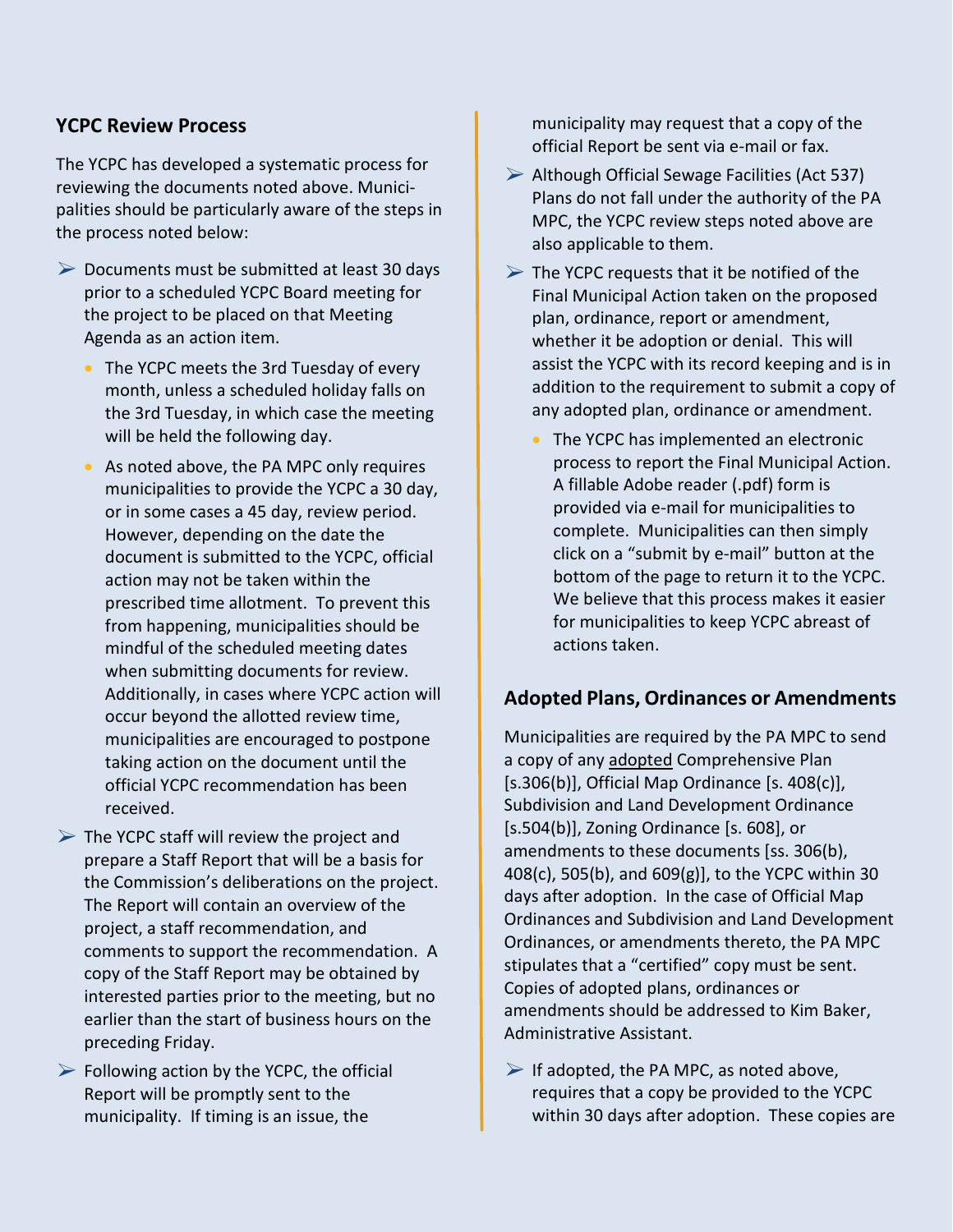very important as they assure that YCPC is using the most current version of the municipal plan or ordinance when preparing reviews.

### **Electronic Submission of Plans**

The YCPC continues to encourage the electronic submission of subdivision and land development plans in a digital format in conjunction with the usual submission of a hard copy of the plan for County Planning review. The submission of plans in a PDF format will greatly assist us with the longterm storage of plans submitted to us for our review. The PDF could be delivered to us on a CD/DVD, or if the file is less than 10 MB in size it could be e-mailed to Kurt Leitholf, Chief of Municipal Planning at: [kleitholf@ycpc.org.](mailto:kleitholf@ycpc.org)

### **Traffic Count Service**

The Transportation Planning division of the YCPC will conduct traffic counts for your municipality on an "as requested" basis. This service is offered on a fee basis to cover the costs to perform the counts. Counts can be conducted for total volume, vehicle classification, turning movements, bike/pedestrian

or rail car crossing. Traffic count requests must be submitted in writing on municipal letterhead.

If you have any questions about traffic counts, please contact Will Clark, Chief of Transportation Planning at: [wclark@ycpc.org.](mailto:wclark@ycpc.org)

### **Updates to Street, Developments & Addresses**

In an attempt to coordinate information and databases we are asking for your help and would like to make the following suggestion. When you receive information on new streets, developments, or do any reassigning of addresses, we are requesting you use the attached form and either fax, mail or email the changes to our (911) office. It is extremely difficult when a dispatcher tries to find a response for a new road, address, or development that we have not been made aware exists. This causes delays in providing service until the area can be located. With your help, we can keep our database as accurate as possible and provide the best service possible to the citizens of York County.

I hope you find these reminders helpful. The staff of the Planning Commission looks forward to working with you in the new year.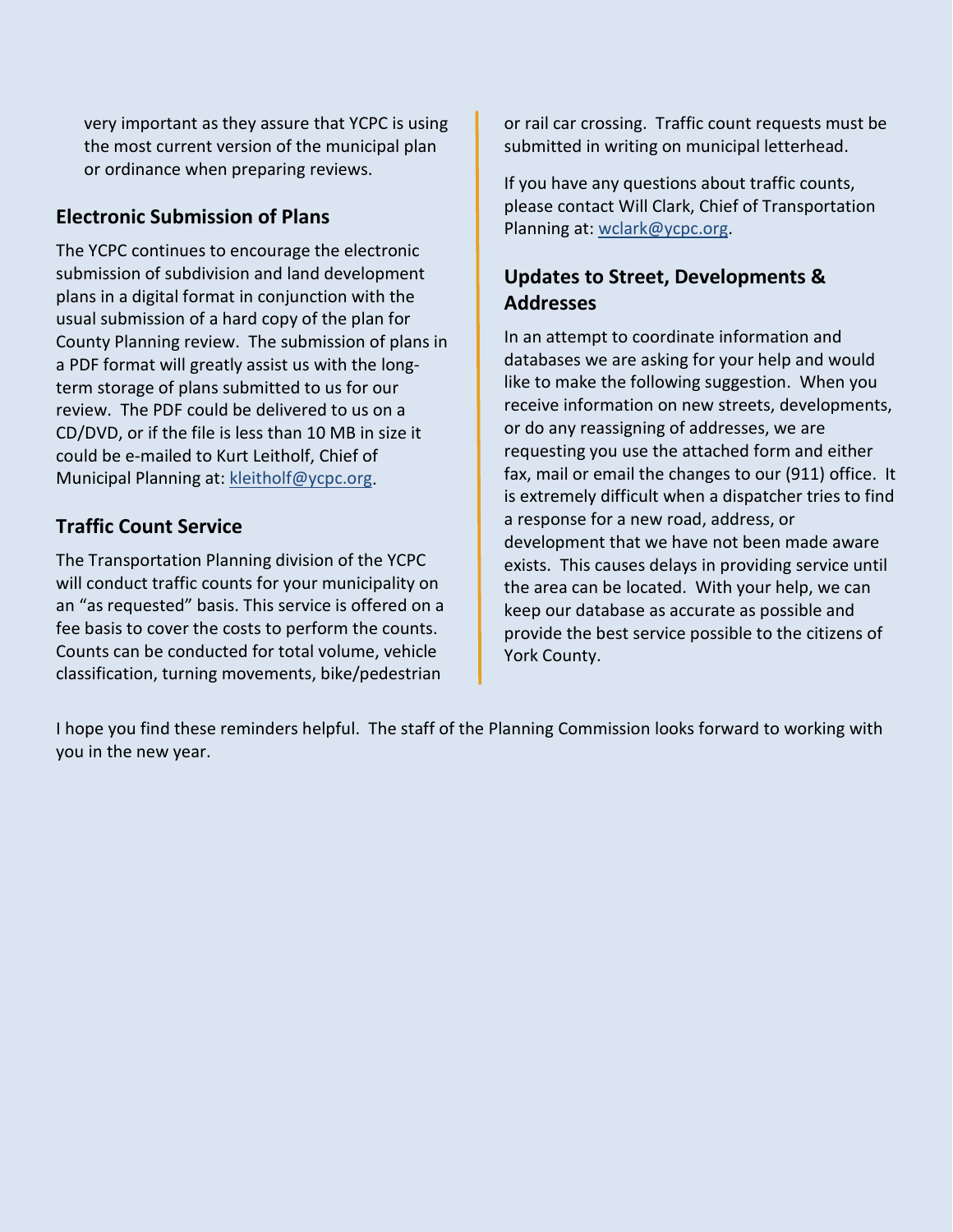# **York County Planning Commission Schedule of Fees Effective 1/1/2018**

### **Review Fees for Subdivision Plans**

Subdivision Plans (excluding sketch plans): \$550.00 base fee plus \$50.00 per lot/dwelling unit\*

Final Plans: Where a Preliminary Plan is required, the following reduced fee will be charged for a Final Plan *if a copy of the approved Preliminary Plan accompanies the Final Plan submission* – \$550 base fee plus \$30.00 per lot/dwelling unit\*

(\*not to exceed \$3,000.00)

### **Review Fees for Land Development Plans**

Residential Land Development Plans: \$550.00 base fee plus \$50.00 per dwelling unit\*

Where a Preliminary Plan has been reviewed, the following fee will be charged for a Final Plan *if a copy of the approved Preliminary Plan accompanies the Final Plan submission* – \$550 base fee plus \$30.00 per dwelling unit\*

(\*not to exceed \$3,000.00)

All Other Land Development Plans (excluding certain accessory buildings):

\$ 550.00 for buildings and additions up to 2,000 square feet \$1,050.00 for buildings and additions from 2,001 - 5,000 square feet  $$1,550.00$  for buildings and additions from  $5,001$  - 10,000 square feet \$1,800.00 for buildings and additions from 10,001 - 50,000 square feet \$2,050.00 for buildings and additions from 50,001 - 100,000 square feet \$2,300.00 for buildings and additions from 100,001 - 200,000 square feet \$2,550.00 for buildings and additions from 200,001 - 500,000 square feet \$2,800.00 for buildings and additions from 500,001 square feet and over (Square footage is to be calculated as the equivalent of the building footprint.)

For a Change of Use Review to Existing Commercial/Industrial Buildings: \$500.00

Plans Proposing an Accessory Building on a Lot with an Existing Principal Building which does not Involve a New Access onto a Street: \$500.00

### **Fees for Participation in the Traffic Impact Study (TIS) Scoping Process**

Review required when: a) required by PennDOT for access to state-maintained roads; and/or b) YCPC review of TIS is requested by the municipality.

\$725.00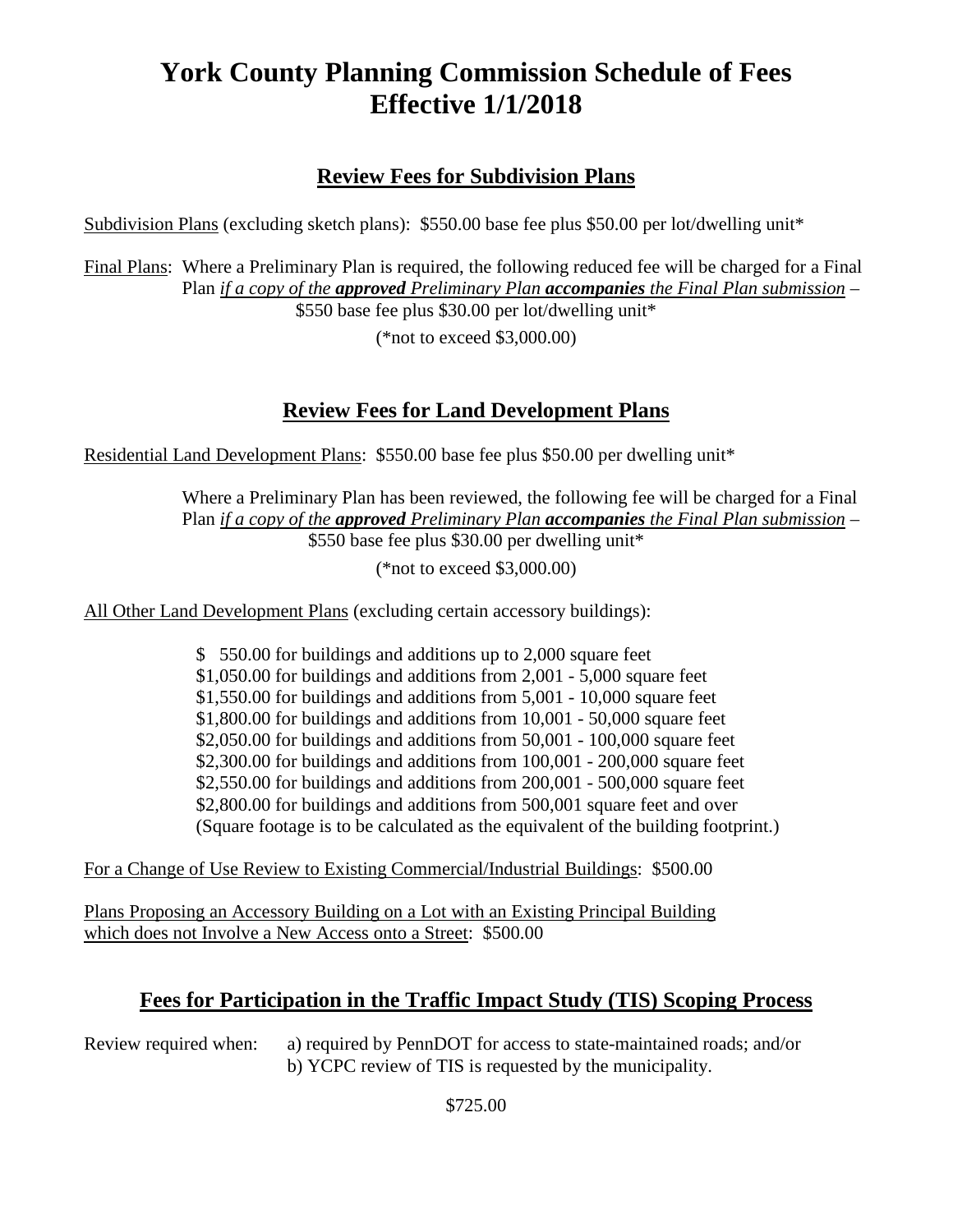### **York County Subdivision and Land Development Ordinance**

A pre-application meeting with YCPC staff is required for plans which are subject to the requirements of the County Ordinance. Please contact the YCPC office at (717) 771-9870 for more information.

## **Review Fee of Sewage Facilities Planning Modules (Component 4B)**

\$200.00 per module